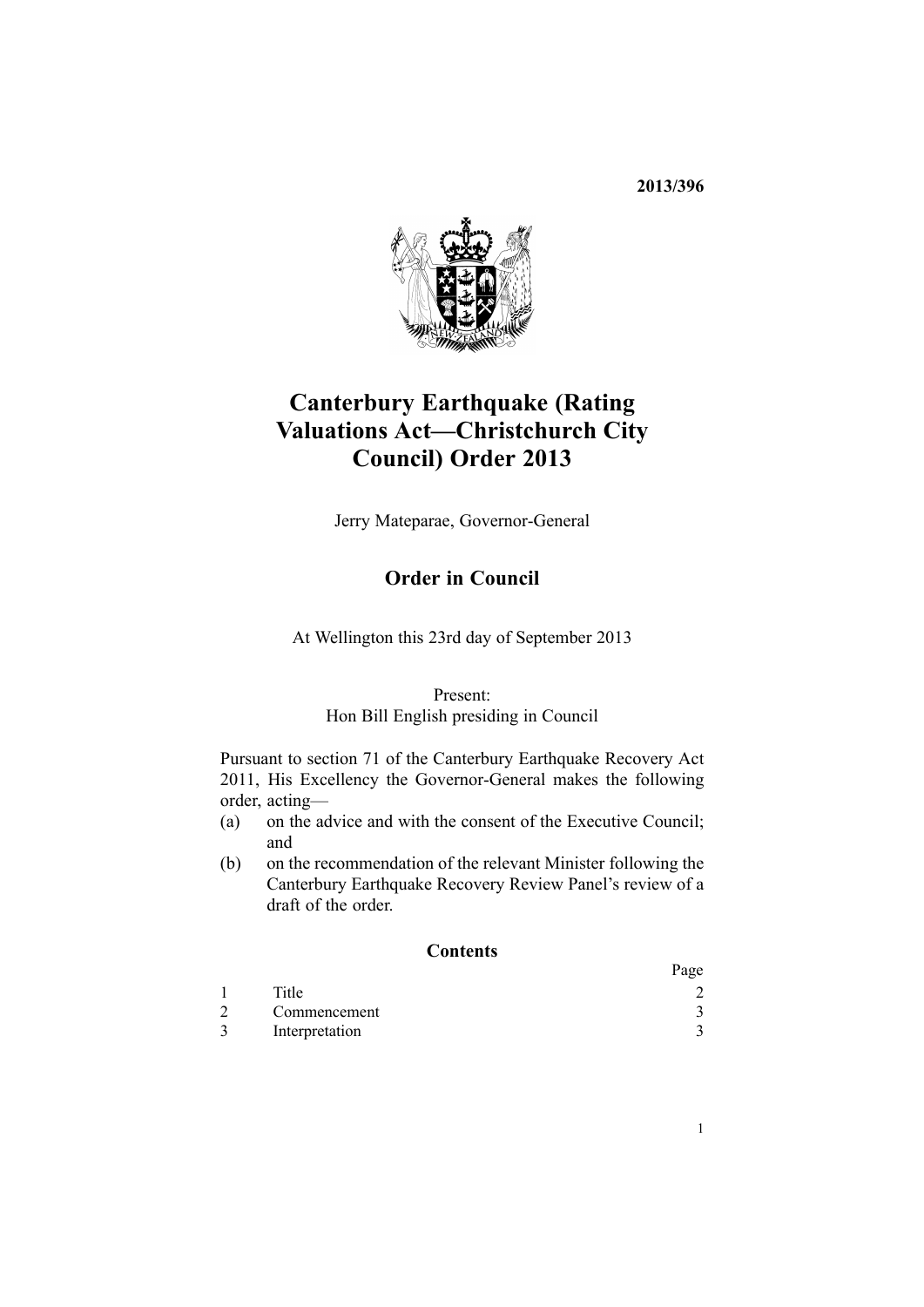| <b>Canterbury Earthquake (Rating)</b><br><b>Valuations Act-Christchurch City</b> |          |
|----------------------------------------------------------------------------------|----------|
| Council) Order 2013                                                              | 2013/396 |
|                                                                                  |          |

### **[Part](#page-4-0) 1**

# **[Modifications](#page-4-0) to Rating Valuations Act 1998**

| 4  | Modification of section 2 of Act                           | 5  |
|----|------------------------------------------------------------|----|
| 5  | Modification of section 9 of Act                           | 5  |
| 6  | Modification of section 10 of Act                          | 6  |
| 7  | Modification of section 14 of Act                          | 6  |
| 8  | Modification of section 16 of Act                          | 6  |
| 9  | Modification of section 32 of Act                          | 6  |
| 10 | Modification of section 33 of Act                          | 6  |
| 11 | Modification of section 41 of Act                          | 6  |
|    | Part 2                                                     |    |
|    | <b>Modifications to Rating Valuations Regulations 1998</b> |    |
| 12 | Modification of regulation 3 of regulations                | 7  |
| 13 | Modification of regulation 7 of regulations                | 7  |
| 14 | Modification of regulation 10 of regulations               | 7  |
|    | Part 3                                                     |    |
|    | <b>Modifications to Rating Valuations Rules 2008</b>       |    |
| 15 | Modification of rule 1 of rules                            | 7  |
| 16 | Modification of rule 2.2 of rules                          | 8  |
| 17 | Modification of rule 2.3 of rules                          | 8  |
| 18 | Modification of rule 2.4 of rules                          | 8  |
| 19 | Modification of rule 2.9 of rules                          | 8  |
| 20 | Modification of rule 4 of rules                            | 11 |
| 21 | Modification of rule 5.1 of rules                          | 11 |
| 22 | Modification of rule 5.5.1 of rules                        | 12 |
| 23 | Modification of rule 5.6 of rules                          | 12 |
| 24 | Modification of rule 6 of rules                            | 13 |
| 25 | Modification of Appendix G.4 of rules                      | 13 |
|    | G.4<br>Price/value relationship coding                     | 13 |
|    | Part 4                                                     |    |
|    | <b>Miscellaneous provisions</b>                            |    |
| 26 | Revocation                                                 | 15 |
| 27 | Revocation of this order                                   | 15 |

# **Order**

## **1 Title**

<span id="page-1-0"></span>cl 1

This order is the Canterbury Earthquake (Rating Valuations Act—Christchurch City Council) Order 2013.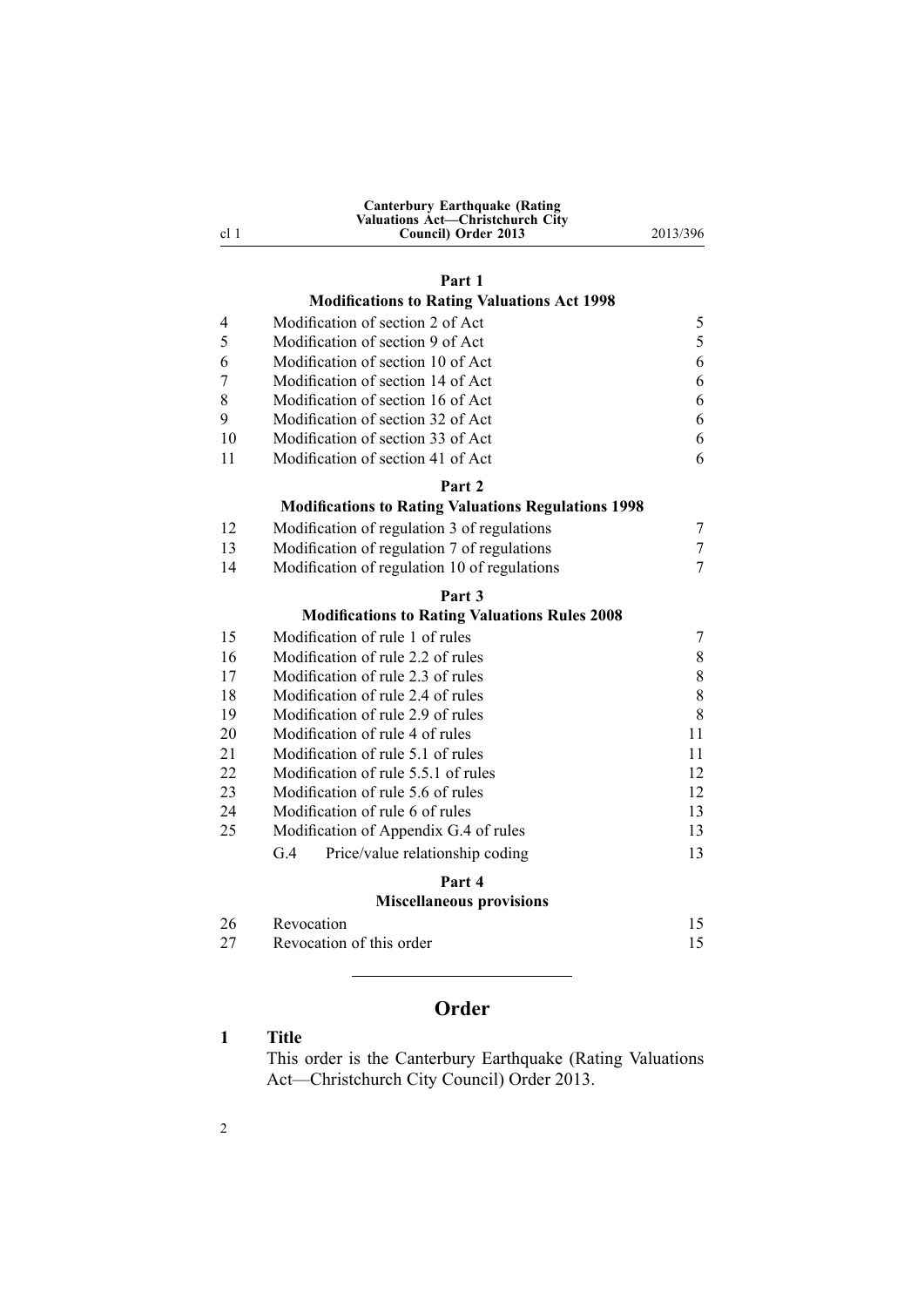#### **2 Commencement**

<span id="page-2-0"></span>2013/396

This order comes into force on the day after the date of its notification in the *Gazette*.

### **3 Interpretation**

(1) In this order, unless the context otherwise requires,—

**Act** means the Rating [Valuations](http://www.legislation.govt.nz/pdflink.aspx?id=DLM427296) Act 1998

**assigns**, in relation to insurance benefits, means any arrangement that effectively transfers insurance benefits with <sup>a</sup> sale or other disposition, whatever the legal form

**Canterbury earthquakes** has the same meaning as in the Canterbury [Earthquake](http://www.legislation.govt.nz/pdflink.aspx?id=DLM3653503) Recovery Act 2011

**DVR** means Christchurch City Council's district valuation roll **earthquake damage** means physical loss of, or damage to, property that is <sup>a</sup> componen<sup>t</sup> of land or improvements in <sup>a</sup> rating unit and that has arisen from the Canterbury earthquakes **insurance benefits** means any benefits in respec<sup>t</sup> of earthquake damage that are payable, or to be provided, under—

- (a) <sup>a</sup> contract of insurance; or
- (b) the insurance provided under [sections](http://www.legislation.govt.nz/pdflink.aspx?id=DLM306761) 18 to 20 of the Earthquake Commission Act 1993

#### **modified method**,—

- (a) in relation to the modified revaluation, means assessing values—
	- (i) from data about sales, including sales where insurance benefits have been assigned, and, if those data are not sufficient, from secondary evidence:
	- (ii) for each rating unit, excluding the effects on the value of that rating unit of earthquake damage to that rating unit:
- (b) in relation to modified roll maintenance, means assessing values—
	- (i) from data about comparable parcels of land from the DVR:
	- (ii) for each rating unit, excluding the effects on the value of that rating unit of earthquake damage to that rating unit: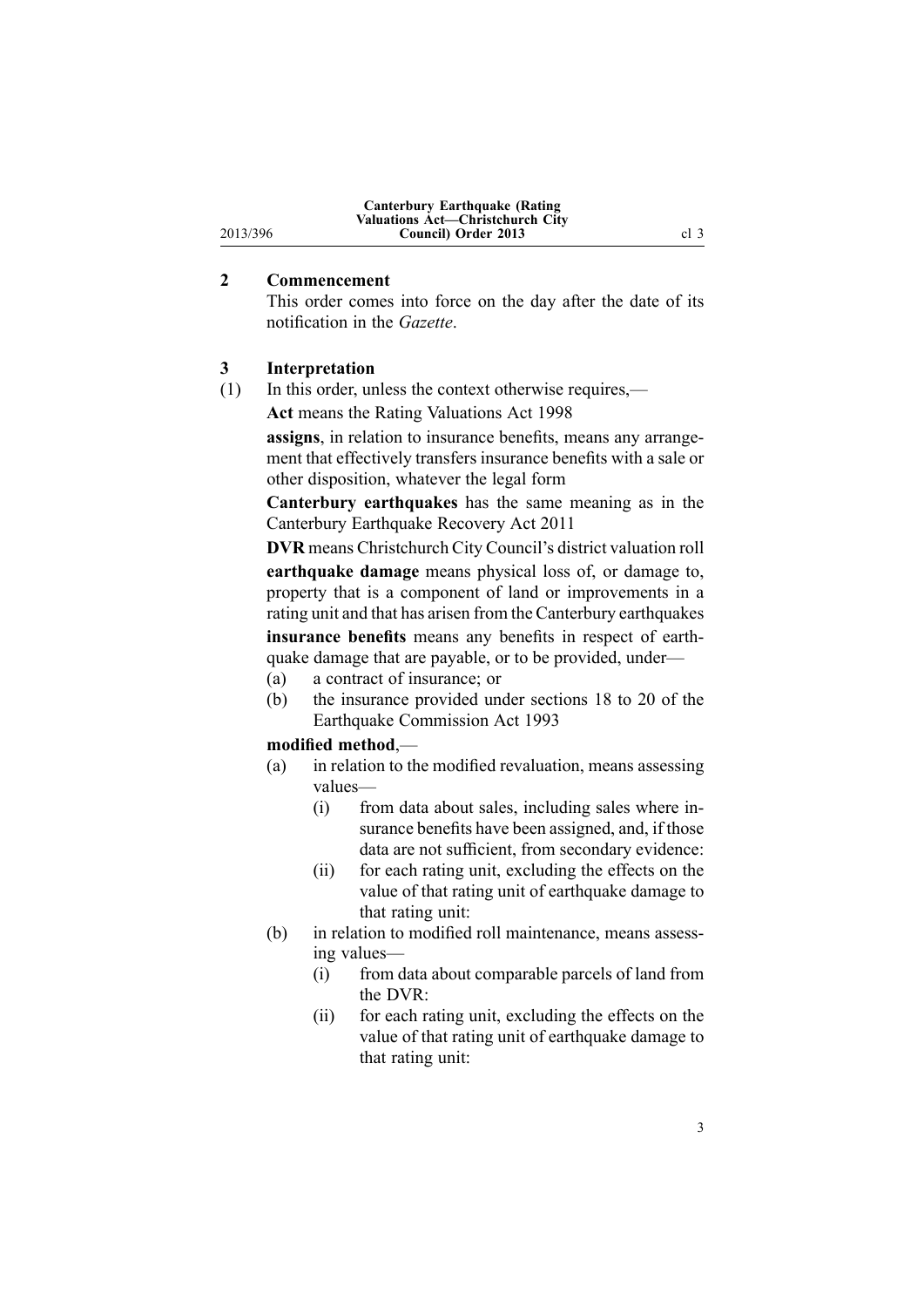| cl 3 |     | Council) Order 2013                                                                      | 2013/396 |
|------|-----|------------------------------------------------------------------------------------------|----------|
|      |     |                                                                                          |          |
|      | (c) | in relation to the modified objections procedure, means<br>assessing values,-            |          |
|      |     | in the case of revaluation objections, from data<br>(i)                                  |          |
|      |     | about sales, including sales where insurance                                             |          |
|      |     | benefits have been assigned, and, if those data                                          |          |
|      |     | are not sufficient, from secondary evidence:                                             |          |
|      |     | in the case of roll maintenance objections, from<br>(ii)                                 |          |
|      |     | comparable parcels of land from the DVR:                                                 |          |
|      |     | for each rating unit, excluding the effects on the<br>(iii)                              |          |
|      |     | value of that rating unit of earthquake damage to                                        |          |
|      |     | that rating unit                                                                         |          |
|      |     | modified objections procedure means processes under Part                                 |          |
|      |     | 4 of the Act, the regulations, and the rules                                             |          |
|      |     | modified revaluation means the<br>revaluation                                            | by the   |
|      |     | Christchurch City Council provided for in clause 5                                       |          |
|      |     | <b>PGR</b> values has the same meaning as in clause 5 of the Can-                        |          |
|      |     | terbury Earthquake (Rating) Order 2012                                                   |          |
|      |     | regulations means the Rating Valuations Regulations 1998                                 |          |
|      |     | revaluation objections means objections to values assessed                               |          |
|      |     | in the modified revaluation                                                              |          |
|      |     | roll maintenance means processes carried out under sections                              |          |
|      |     | 14 to 16 of the Act after the modified revaluation                                       |          |
|      |     | roll maintenance objections means objections to values as-<br>sessed in roll maintenance |          |
|      |     | rules means the Rating Valuations Rules 2008                                             |          |
|      |     | secondary evidence-                                                                      |          |
|      | (a) | means evidence other than data about sales that can be                                   |          |
|      |     | used in accordance with good valuation practice; and                                     |          |
|      | (b) | includes asking prices, pending sales, inferences from                                   |          |
|      |     | rentals, and deductions due to market perceptions                                        |          |
|      |     | <b>value</b> means any of land value, capital value, or the value of                     |          |
|      |     | improvements.                                                                            |          |
| (2)  |     | Terms or expressions used but not defined in this order, but                             |          |
|      |     | defined in the Act or the Canterbury Earthquake Recovery Act                             |          |
|      |     | 2011, have the same meaning as in the Act or the Canterbury                              |          |
|      |     | Earthquake Recovery Act 2011, as the case may be.                                        |          |
| (3)  |     | The modification of an enactment by this order does not affect                           |          |
|      |     | the text of the enactment, but requires it to be read in relation                        |          |

**Canterbury Earthquake (Rating Valuations Act—Christchurch City**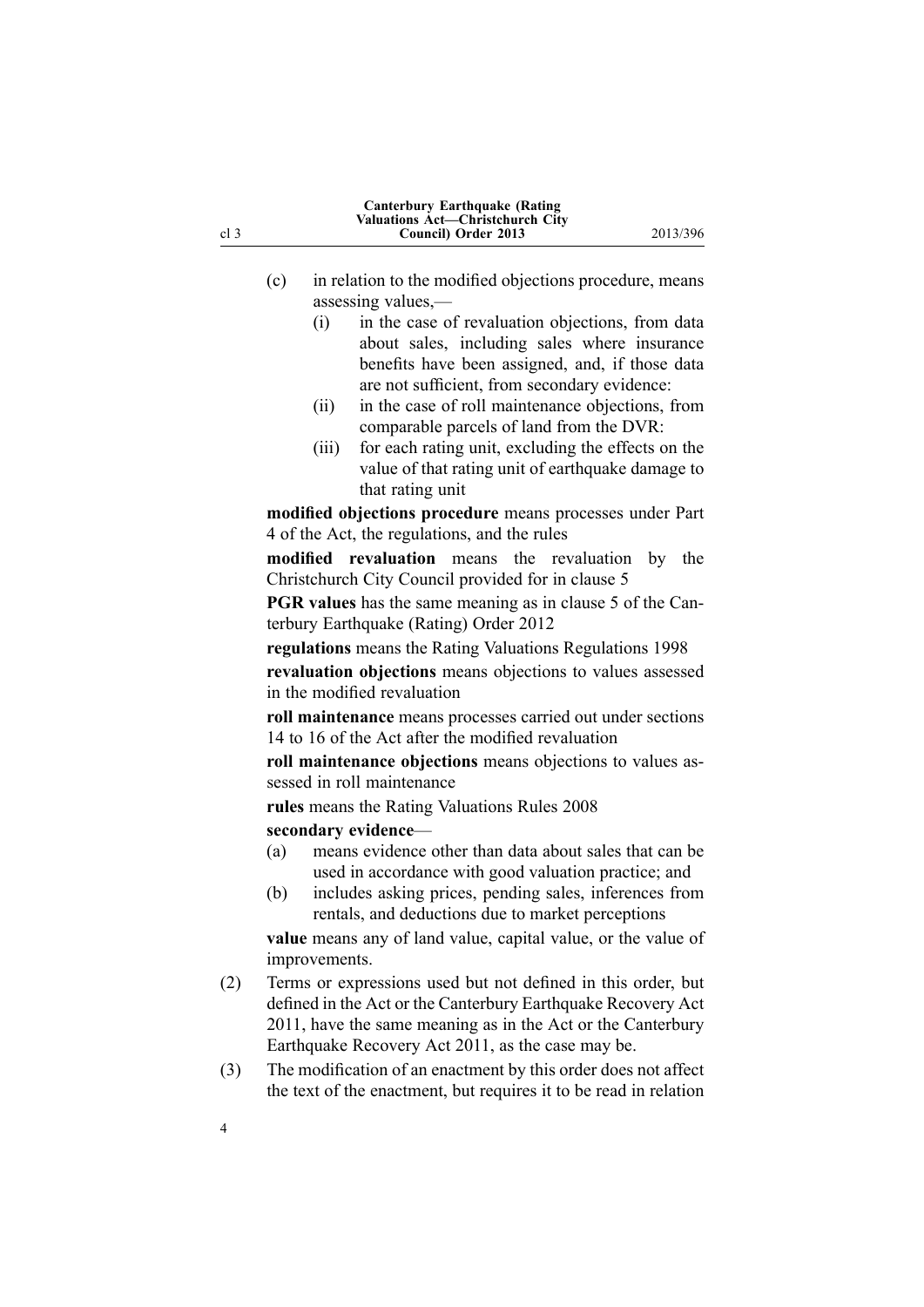<span id="page-4-0"></span>to Christchurch City Council as if it had been amended in the manner indicated in this order.

# **Part 1 Modifications to Rating Valuations Act 1998**

#### **4 Modification of section 2 of Act**

- (1) While this order is in force, this clause modifies the meaning of certain terms defined in the Act.
- (2) For the purposes of the modified revaluation, the modified roll maintenance, and the modified objections procedure, where the terms capital value, improvements, land, land value, and value of improvements are applied for the purposes of this order, those terms must be read as if they permit the applicable modified method to be used.
- (3) Where the term general revaluation is applied for the purposes of this order, it must be read as if it referred to the modified revaluation.

#### **5 Modification of section 9 of Act**

- (1) While this order is in force, this clause applies instead of [sec](http://www.legislation.govt.nz/pdflink.aspx?id=DLM427613)[tion](http://www.legislation.govt.nz/pdflink.aspx?id=DLM427613) 9 of the Act.
- (2) The Christchurch City Council must revise its DVR by revaluing every rating unit within its district to ensure that the DVR represents values current as at the date of the revaluation.
- (3) The values must be assessed using the modified method.
- (4) The revaluation must be undertaken on the basis of values as at the date determined by the Christchurch City Council and advised to the Valuer-General.
- (5) The revaluation must comply with the rules.
- (6) Despite subclause (5), the Valuer-General may waive compliance with the rules if—
	- (a) compliance would not be practicable in the circumstances; or
	- (b) the costs of compliance would clearly outweigh the benefits.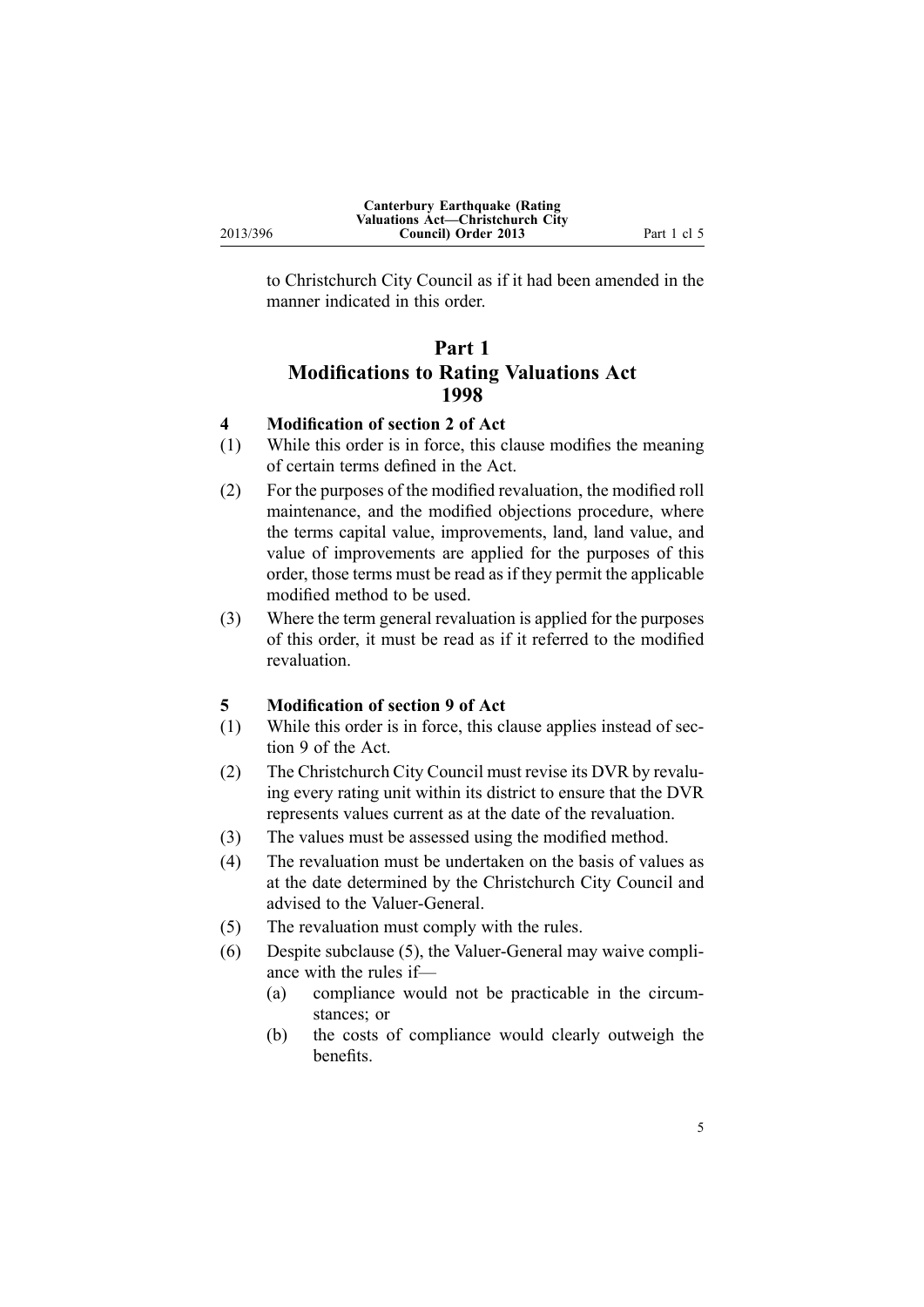<span id="page-5-0"></span>

|             | <b>Canterbury Earthquake (Rating)</b><br>Valuations Act—Christchurch City |          |
|-------------|---------------------------------------------------------------------------|----------|
| Part 1 cl 6 | Council) Order 2013                                                       | 2013/396 |

# **6 Modification of section 10 of Act**

While this order is in force, [section](http://www.legislation.govt.nz/pdflink.aspx?id=DLM427615) 10 of the Act applies as if the Christchurch City Council were required to supply the prescribed information to the Valuer-General by 31 March 2014.

### **7 Modification of section 14 of Act**

While this order is in force, [section](http://www.legislation.govt.nz/pdflink.aspx?id=DLM427624) 14(2) of the Act applies as if the following were inserted after paragraph (a):

"(aa) must be assessed using the modified method; and".

#### **8 Modification of section 16 of Act**

(1) While this order is in force, [section](http://www.legislation.govt.nz/pdflink.aspx?id=DLM427631) 16(3) of the Act applies as if the following were inserted after paragraph (a):

"(aa) must be assessed using the modified method; and".

(2) While this order is in force, for any financial year for which the Christchurch City Council has decided to apply option 2 in [clause](http://www.legislation.govt.nz/pdflink.aspx?id=DLM4502926) 6(3) of the Canterbury Earthquake (Rating) Order 2012, [section](http://www.legislation.govt.nz/pdflink.aspx?id=DLM427631) 16(5) of the Act applies as if "financial year" were replaced by "month".

#### **9 Modification of section 32 of Act**

While this order is in force, [section](http://www.legislation.govt.nz/pdflink.aspx?id=DLM427670) 32 of the Act applies as if the following were inserted after subsection (2):

"(3) Despite subsection (1), no owner or ratepayer may object on the ground that any value has been assessed using the modified method<sup>"</sup>

### **10 Modification of section 33 of Act**

While this order is in force, [section](http://www.legislation.govt.nz/pdflink.aspx?id=DLM427673) 33 of the Act applies as if the following were inserted after subsection (3):

"(4) Despite subsection (1), no person may object on the ground that any value has been assessed using the modified method."

### **11 Modification of section 41 of Act**

While this order is in force, [section](http://www.legislation.govt.nz/pdflink.aspx?id=DLM427692) 41 of the Act applies as if the following were inserted after subsection (2):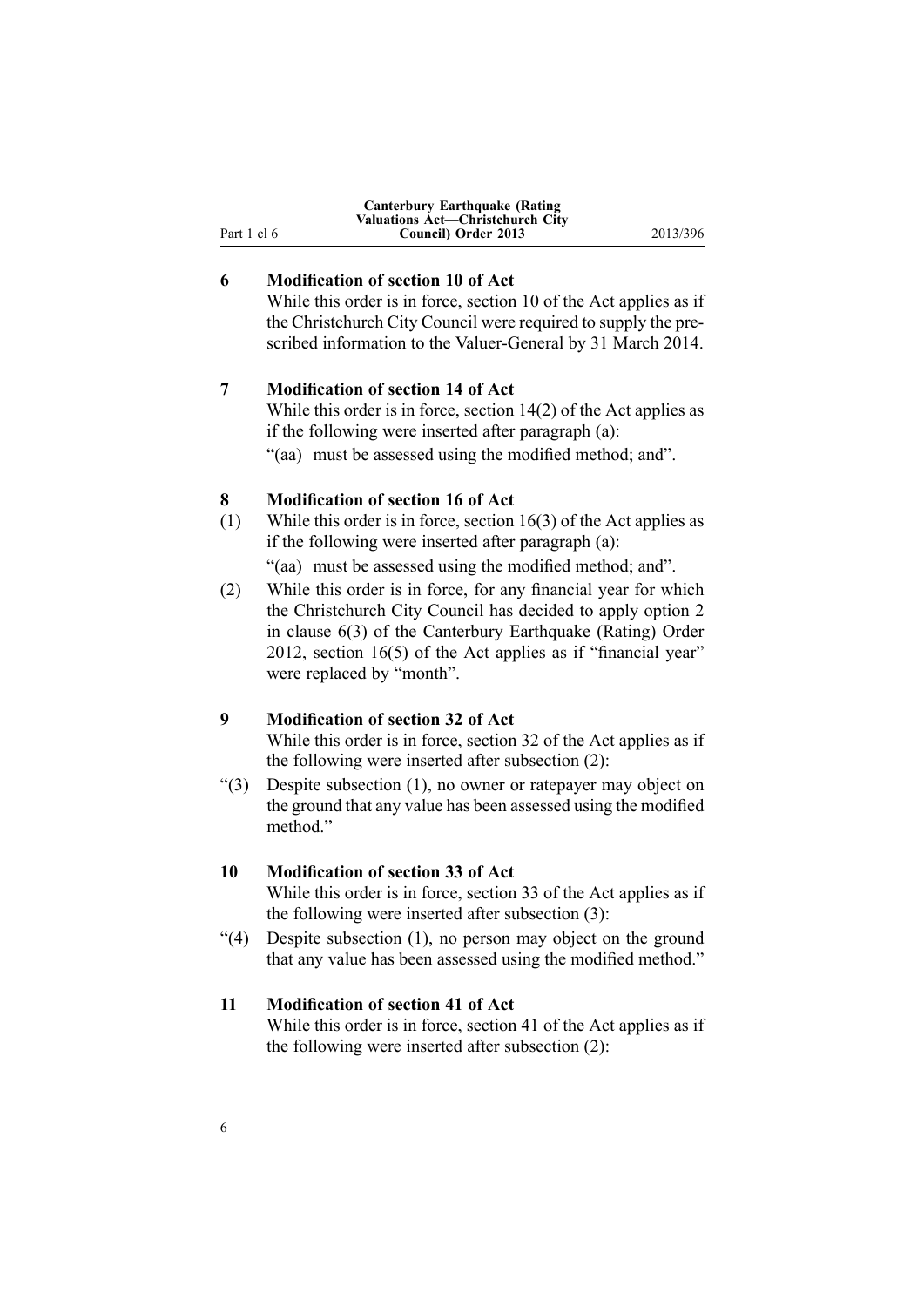<span id="page-6-0"></span>

| 2013/396 | Canterbury Earthquake (Rating)<br>Valuations Act-Christchurch City<br>Council) Order 2013 | Part 3 cl 15 |
|----------|-------------------------------------------------------------------------------------------|--------------|
|          |                                                                                           |              |

"(2A) If relevant, the certified copy must contain information explaining how the modified method applies to assessing values."

# **Part 2 Modifications to Rating Valuations Regulations 1998**

# **12 Modification of regulation 3 of regulations**

While this order is in force, regu[lation](http://www.legislation.govt.nz/pdflink.aspx?id=DLM251949) 3 of the regulations applies as if paragraph (e) were replaced by the following:

"(e) <sup>a</sup> guideline to the objection rights and procedures under sections 32 to 36 of the Act and these regulations, as modified by the Canterbury Earthquake (Rating Valuations Act—Christchurch City Council) Order 2013:".

#### **13 Modification of regulation 7 of regulations**

While this order is in force, regu[lation](http://www.legislation.govt.nz/pdflink.aspx?id=DLM251956) 7 of the regulations applies as if paragraph (c) were replaced by the following:

"(c) the reason for the objection, which must be <sup>a</sup> reason other than that the value was assessed in accordance with the modified method."

# **14 Modification of regulation 10 of regulations**

- (1) While this order is in force, regu[lation](http://www.legislation.govt.nz/pdflink.aspx?id=DLM251964) 10 of the regulations applies as if "timeframe" were replaced by "timeframe; or".
- (2) While this order is in force, regu[lation](http://www.legislation.govt.nz/pdflink.aspx?id=DLM251964) 10 of the regulations applies as if the following were inserted after paragraph (b):
	- "(c) the objection does not contain the information required by regulation 7(c)."

# **Part 3 Modifications to Rating Valuations Rules 2008**

#### **15 Modification of rule 1 of rules**

While this order is in force, rule 1 of the rules applies as if the definitions of the terms sale price gross and sale price net were replaced by the following: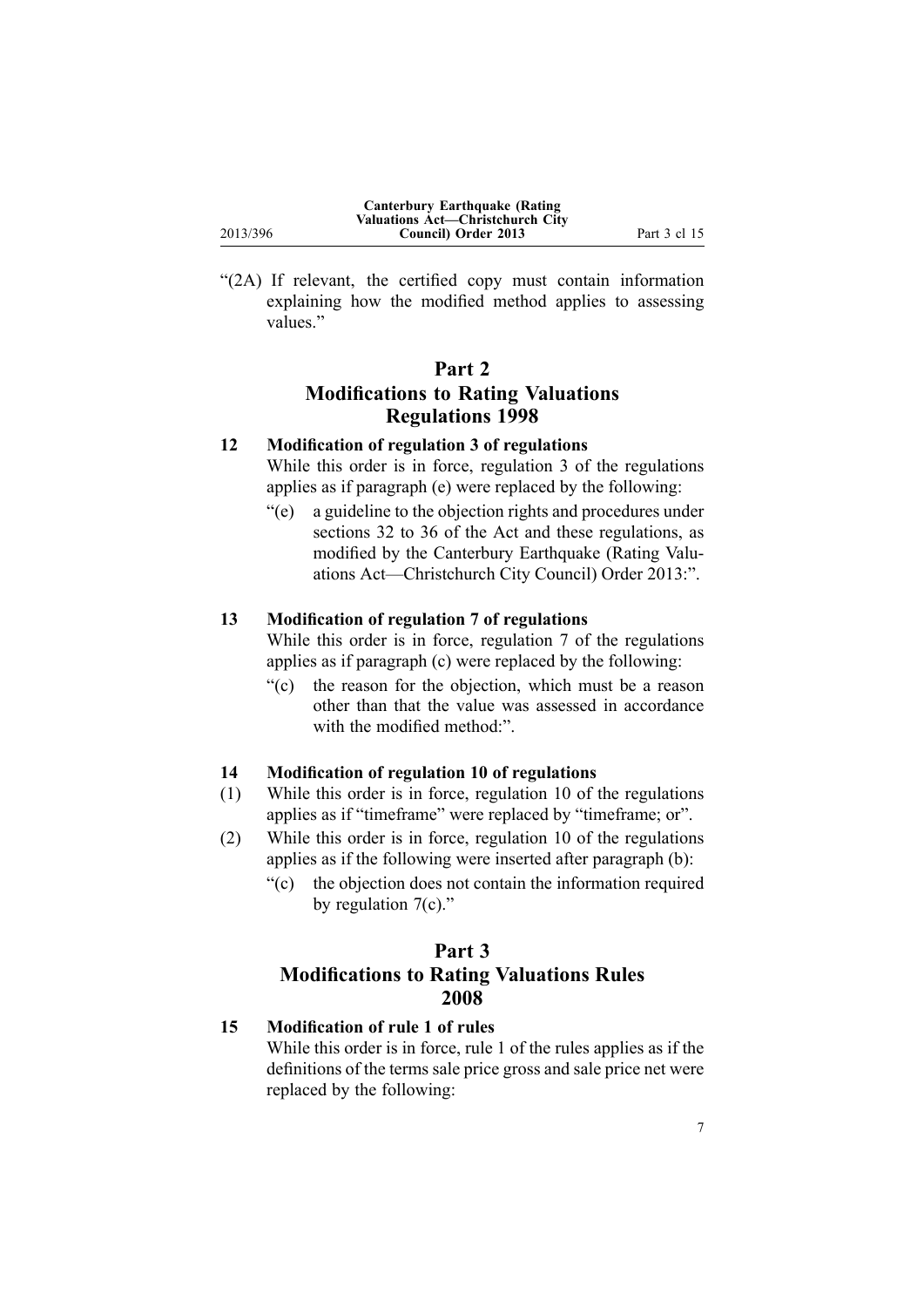<span id="page-7-0"></span>

|              | Canterbury Earthquake (Rating           |          |
|--------------|-----------------------------------------|----------|
|              | <b>Valuations Act—Christchurch City</b> |          |
| Part 3 cl 16 | Council) Order 2013                     | 2013/396 |

"**sale price gross** and **gross sale price** mean the total amount paid for <sup>a</sup> property, including land, improvements, and other items such as chattels, plant, machinery, shares, and assigned insurance benefits

"**sale price net** and **net sale price** mean the par<sup>t</sup> of the price that is attributable to land, improvements, and assigned insurance benefits only. Items such as chattels, plant, machinery, and shares are excluded."

#### **16 Modification of rule 2.2 of rules**

While this order is in force, rule 2.2 of the rules does not require information relating to earthquake damage to be recorded or maintained.

#### **17 Modification of rule 2.3 of rules**

While this order is in force, rule 2.3 of the rules does not require information relating to earthquake damage to be recorded or maintained.

#### **18 Modification of rule 2.4 of rules**

While this order is in force, rule 2.4 of the rules applies with the following modifications:

- (a) if the Valuer-General agrees, it is not necessary to make any change to <sup>a</sup> rating unit or create <sup>a</sup> rating unit because of earthquake damage:
- (b) the Valuer-General may agree under paragraph (a) in relation to <sup>a</sup> particular rating unit or <sup>a</sup> set of rating units.

#### **19 Modification of rule 2.9 of rules**

(1) While this order is in force, rule 2.9 of the rules applies as if the statement required by paragraph (a) of that rule required the following to be included in every notice required by section 13 of the Act:

"Local authorities use information contained in the district valuation roll to set rates. This notice details information on your property that is contained in the Christchurch City Council's district valuation roll. The Rating Valuations Act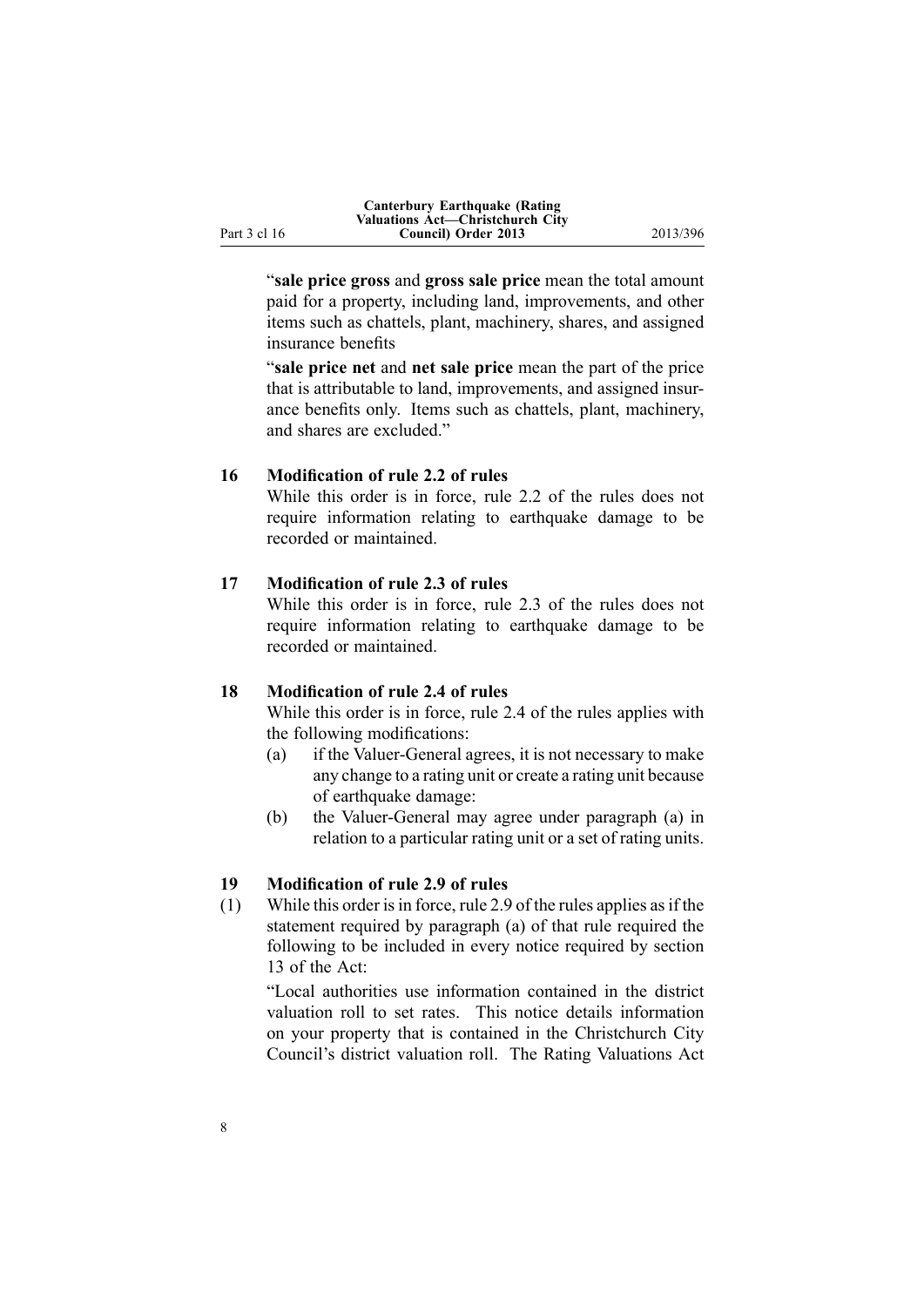1998 obliges councils to maintain the valuation rolls but allows them to choose their valuation service provider.

"The Valuer-General regulates the maintenance of the district valuation roll to ensure it meets the minimum standards set out in the Rating Valuations Act 1998, the Rating Valuations Regulations 1998, the Rating Valuations Rules 2008, and the Canterbury Earthquake (Rating Valuations Act—Christchurch City Council) Order 2013.

"The values in this notice have been assessed according to special provisions in the Canterbury Earthquake (Rating Valuations Act—Christchurch City Council) Order 2013, which sets out <sup>a</sup> modified method for rating valuations following the Canterbury earthquakes. The modified method is needed because it is not practically possible to assess the extent of physical earthquake damage to every rating unit in the city. The modified method involves assessing values—

- "(i) from data about sales, including sales where insurance benefits have been assigned and, if those data are not sufficient, from secondary evidence:
- "(ii) for each rating unit, excluding the effects on the value of that rating unit of physical earthquake damage to that rating unit.

"An owner or <sup>a</sup> ratepayer (if different) may object to any information contained in <sup>a</sup> notice of valuation within the time and in the manner specified in the Rating Valuations Regulations 1998 as modified by the Canterbury Earthquake (Rating Valuations Act—Christchurch City Council) Order 2013.

"No objection can be made on the grounds that the modified method was used, but objections may be made on other grounds, including that values do not properly reflect market movements.

"If you object to <sup>a</sup> value, the council will review that value, and may also review any other value components (ie land value, value of improvements, or capital value)."

(2) While this order isin force, rule 2.9 of the rules applies asif the statement required by paragraph (a) of that rule required the following to be included in every notice required by section 17 of the Act: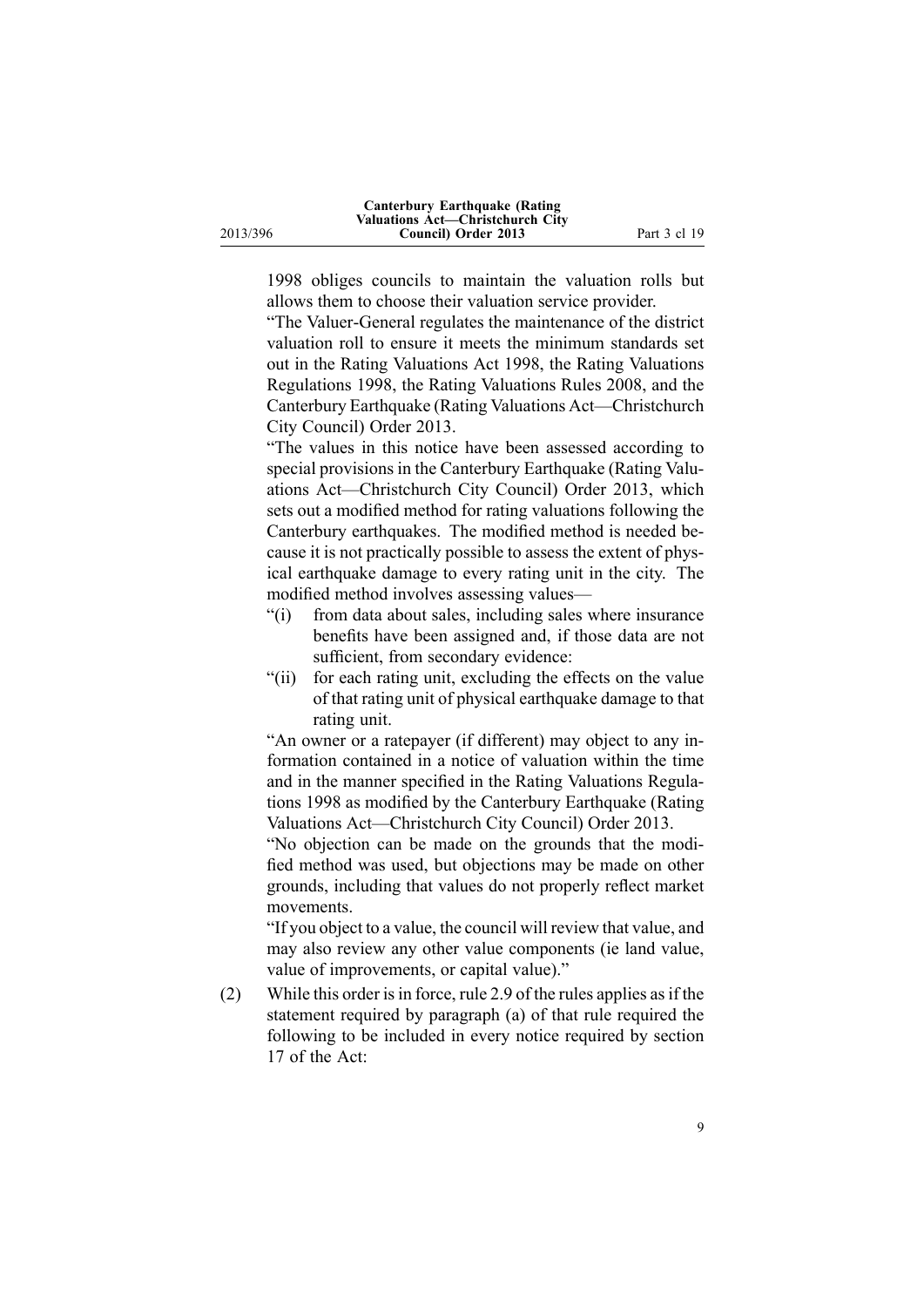"Local authorities use information contained in the district valuation roll to set rates. This notice details information on your property that is contained in the Christchurch City Council's district valuation roll. The Rating Valuations Act 1998 obliges councils to maintain the valuation rolls but allows them to choose their valuation service provider.

"The Valuer-General regulates the maintenance of the district valuation roll to ensure it meets the minimum standards set out in the Rating Valuations Act 1998, the Rating Valuations Regulations 1998, the Rating Valuations Rules 2008, and the Canterbury Earthquake (Rating Valuations Act—Christchurch City Council) Order 2013.

"The values in this notice have been assessed according to special provisions in the Canterbury Earthquake (Rating Valuations Act—Christchurch City Council) Order 2013, which sets out <sup>a</sup> modified method for rating valuations following the Canterbury earthquakes. The modified method is needed because it is not practically possible to assess the extent of physical earthquake damage to every rating unit in the city. The modified method involves assessing values—

- "(i) from data about comparable parcels of land from the district valuation roll:
- "(ii) for each rating unit, excluding the effects on the value of that rating unit of physical earthquake damage to that rating unit.

"An owner or <sup>a</sup> ratepayer (if different) may object to any information contained in <sup>a</sup> notice of valuation within the time and in the manner specified in the Rating Valuations Regulations 1998 as modified by the Canterbury Earthquake (Rating Valuations Act—Christchurch City Council) Order 2013.

"No objection can be made on the grounds that the modified method was used, but objections may be made on other grounds, including that values do not reflect the values of comparable parcels of land from the district valuation roll.

"If you object to <sup>a</sup> value, the council will review that value, and may also review any other value components (ie land value, value of improvements, or capital value)."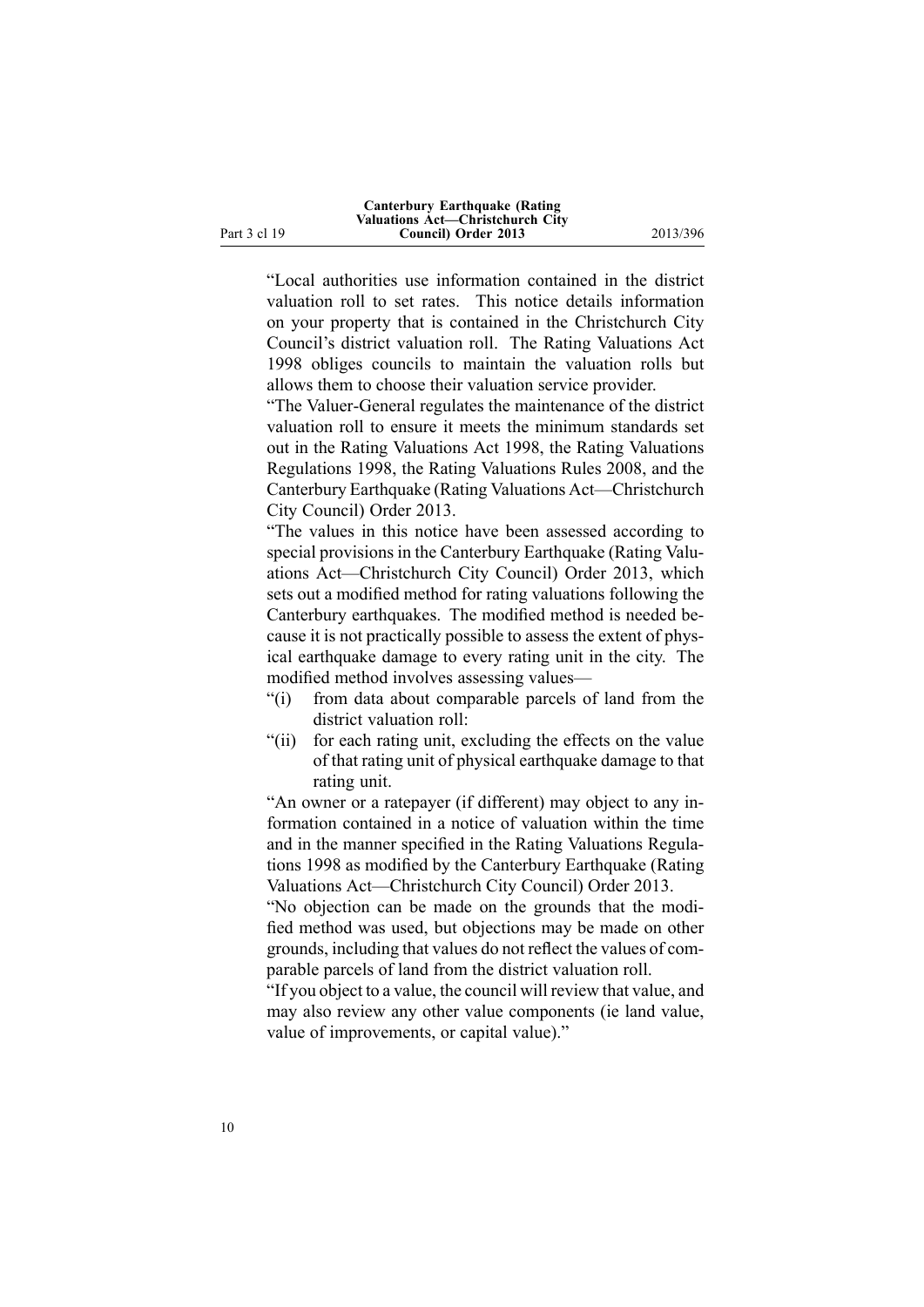<span id="page-10-0"></span>

|          | <b>Canterbury Earthquake (Rating)</b> |              |
|----------|---------------------------------------|--------------|
|          | Valuations Act—Christchurch City      |              |
| 2013/396 | Council) Order 2013                   | Part 3 cl 21 |

# **20 Modification of rule 4 of rules**

While this order is in force, rule 4 of the rules applies as if the following were inserted after the heading to rule 4:

# "**4.1A Alterations relating to PGR values until the close of 30 June 2014**

Until the close of 30 June 2014, alterations may be made to the DVR under <sup>s</sup> 14 of the RVA only as <sup>a</sup> result of one or more of the following circumstances:

- "(a) the rating unit has been created or abolished in accordance with rule 2.4:
- "(b) <sup>a</sup> subdivision, an amalgamation, or <sup>a</sup> resurvey of the land has occurred in relation to the rating unit:
- "(c) new work or building has been carried out in relation to the rating unit that has increased the value of improvements for the rating unit above that currently on the district valuation roll:
- "(d) changes have occurred in the provisions of an operative district plan in relation to the rating unit:
- "(e) the alteration is to correct an error in relation to the rating unit that existed in the district valuation roll before 4 September 2010:
- "(f) the alteration is to correct an omission from the district valuation roll:
- "(g) the alteration relates to individual buildings on the rating unit that have been totally demolished or that have been ordered to be demolished by the territorial authority, CERA, or the National Controller.

#### "**4.1B Application of rule 4.2 to PGR values and values assessed in modified revaluation**

- "(a) Rule 4.2 does not apply to PGR values.
- "(b) Rule 4.2 applies to values assessed in the modified revaluation from the date the values are included in the revised DVR under s 9 of the RVA."

#### **21 Modification of rule 5.1 of rules**

While this order is in force, rule 5.1 of the rules applies as if "by 1 December of the year prior to the effective date of valuation" were deleted.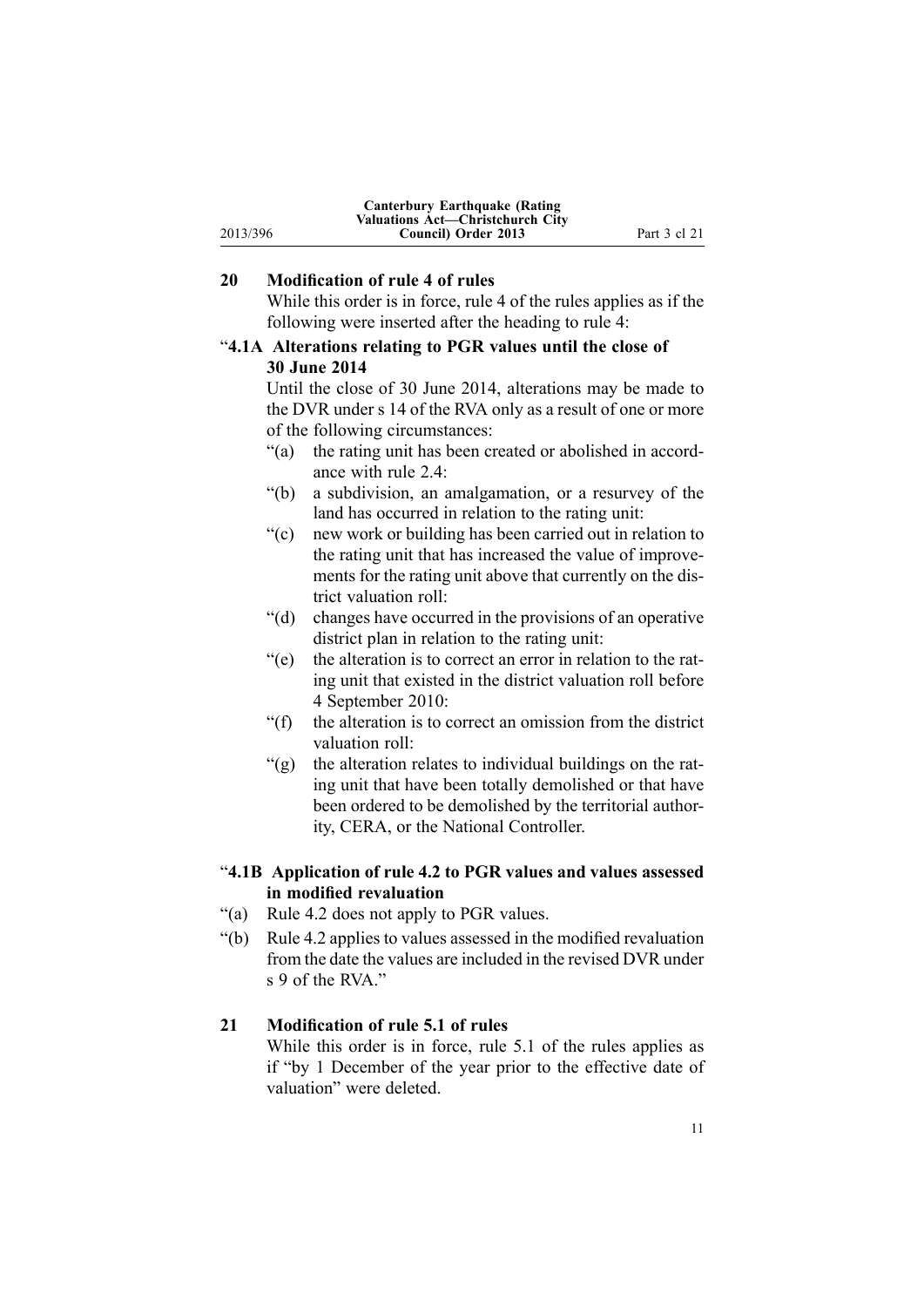<span id="page-11-0"></span>

|              | <b>Canterbury Earthquake (Rating)</b><br><b>Valuations Act—Christchurch City</b> |          |
|--------------|----------------------------------------------------------------------------------|----------|
| Part 3 cl 22 | Council) Order 2013                                                              | 2013/396 |

### **22 Modification of rule 5.5.1 of rules**

While this order is in force, rule 5.5.1 of the rules applies as if it were replaced by the following:

### "**5.5.1 Statistical rules for modified revaluation**

- "(a) The proposed values, when compared to sales coded as 1 under Appendix G.4, must satisfy the following statistical rules where appropriate:
	- "(i) coefficient of dispersion, which must be equal to or less than 12:
	- "(ii) median value price ratio, which must be within the range 0.9 to 1.1:
	- "(iii) price related differential, which must be within the range 0.98 and 1.03.
- "(b) A comparison of average value changes between sold and unsold properties must be equal to or less than 5%."

#### **23 Modification of rule 5.6 of rules**

While this order is in force, rules 5.6.1 and 5.6.2 of the rules apply as if they were replaced by the following:

#### "**5.6.1 Properties that have been sold or leased**

When setting the revaluation basis, the valuer must be able to demonstrate that <sup>a</sup> sufficient number of sold or leased properties have been inspected for the purposes of the modified revaluation. A territorial authority must keep <sup>a</sup> record of—

- "(a) all sold or leased properties inspected; and
- "(b) the adjustments made to current values to reflect the condition of the property at the date of sale or lease; and
- "(c) <sup>a</sup> record of the percentage change to current roll values for those sales and leases that were used to determine the basis.

#### "**5.6.2 General property inspections**

The valuer must undertake sufficient property inspections for the purposes of the modified revaluation."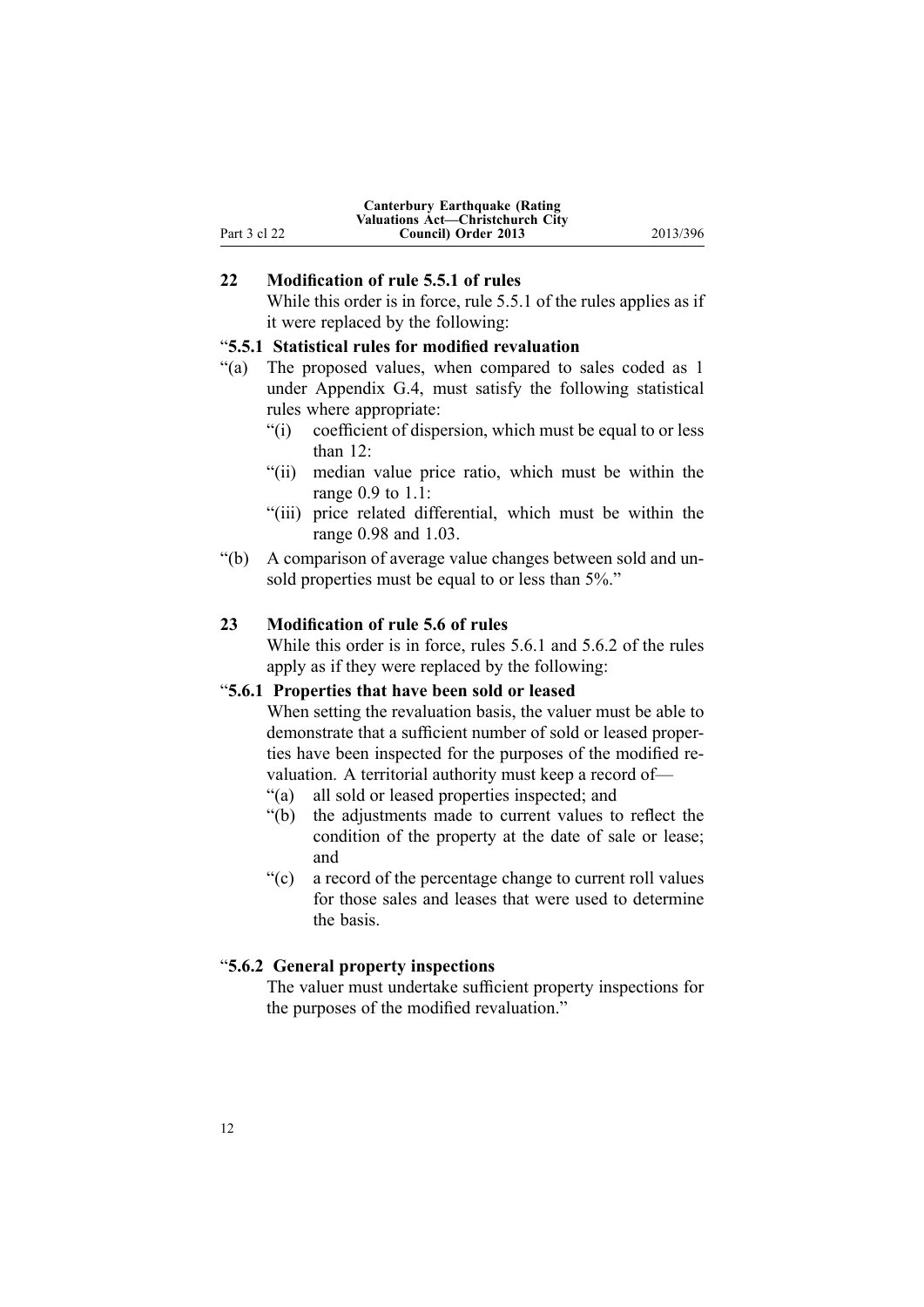<span id="page-12-0"></span>

|          | <b>Canterbury Earthquake (Rating)</b>   |              |
|----------|-----------------------------------------|--------------|
|          | <b>Valuations Act—Christchurch City</b> |              |
| 2013/396 | Council) Order 2013                     | Part 3 cl 25 |

# **24 Modification of rule 6 of rules**

While this order is in force, nothing in rule 6 applies to objections to which regulation 10(c) of the Rating Valuations Regulations 1998 applies.

#### **25 Modification of Appendix G.4 of rules**

While this order is in force, Appendix G.4 applies as if it were replaced by the following:

## "**G.4 Price/value relationship coding**

"

- "(a) The relationship between the rating unit's net sale price and its capital value,—
	- "(i) where the sale type code is P, must be coded as 2:
	- "(ii) in all other cases, must be determined using the flow chart below.
- "(b) The valuation service provider, in assessing whether insurance benefits are included in the net sale price as par<sup>t</sup> of answering the questions in the box numbered 2 in the flow chart below,—
	- "(i) may make inferences from data about sales:
	- "(ii) must take reasonable steps to validate the basis on which such inferences are made by further analysis and inquiry:
	- "(iii) need do no more analysis or inquiry than would be done in an unmodified valuation in establishing how items such as chattels, plant, machinery, or shares are included in <sup>a</sup> sale price.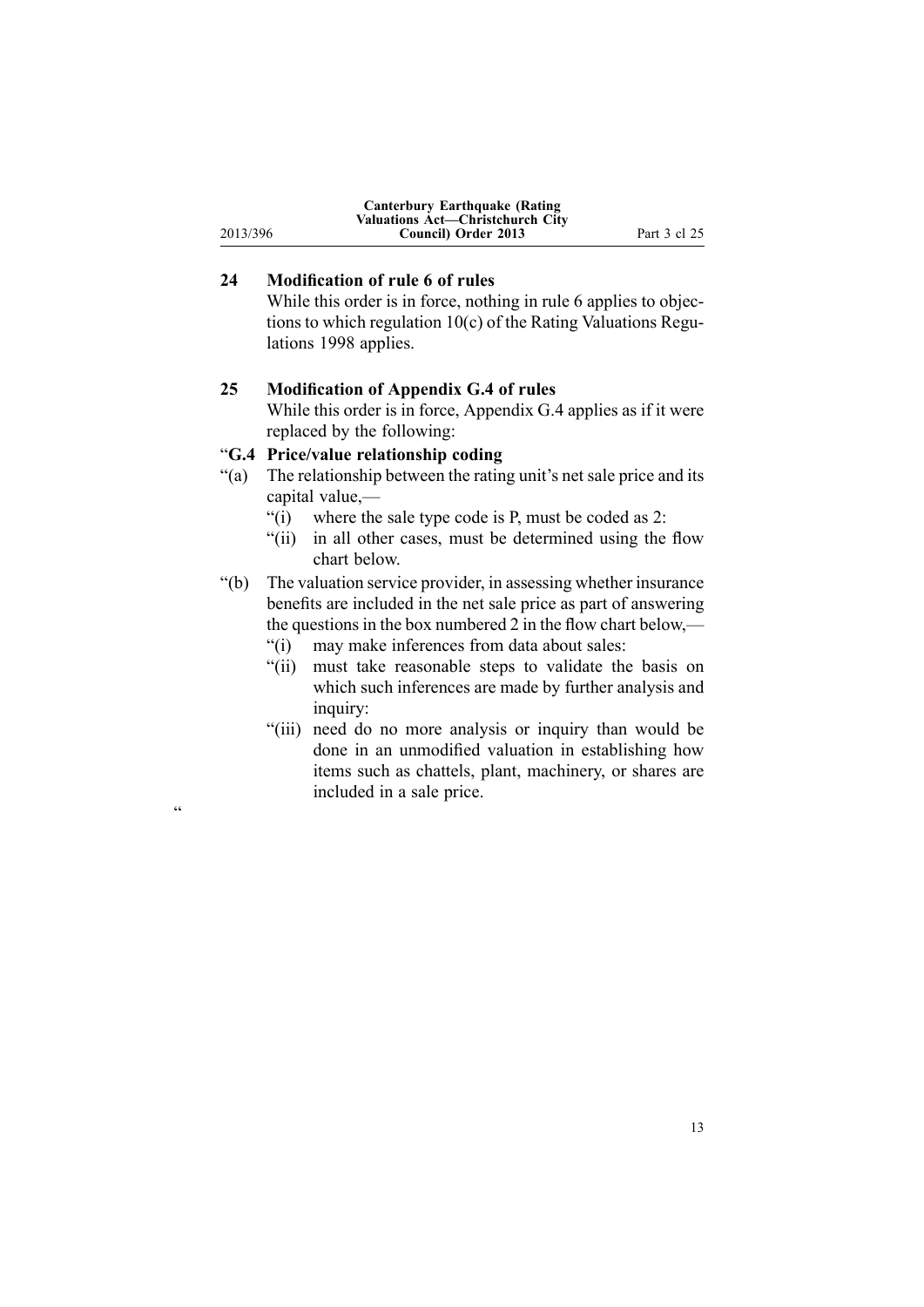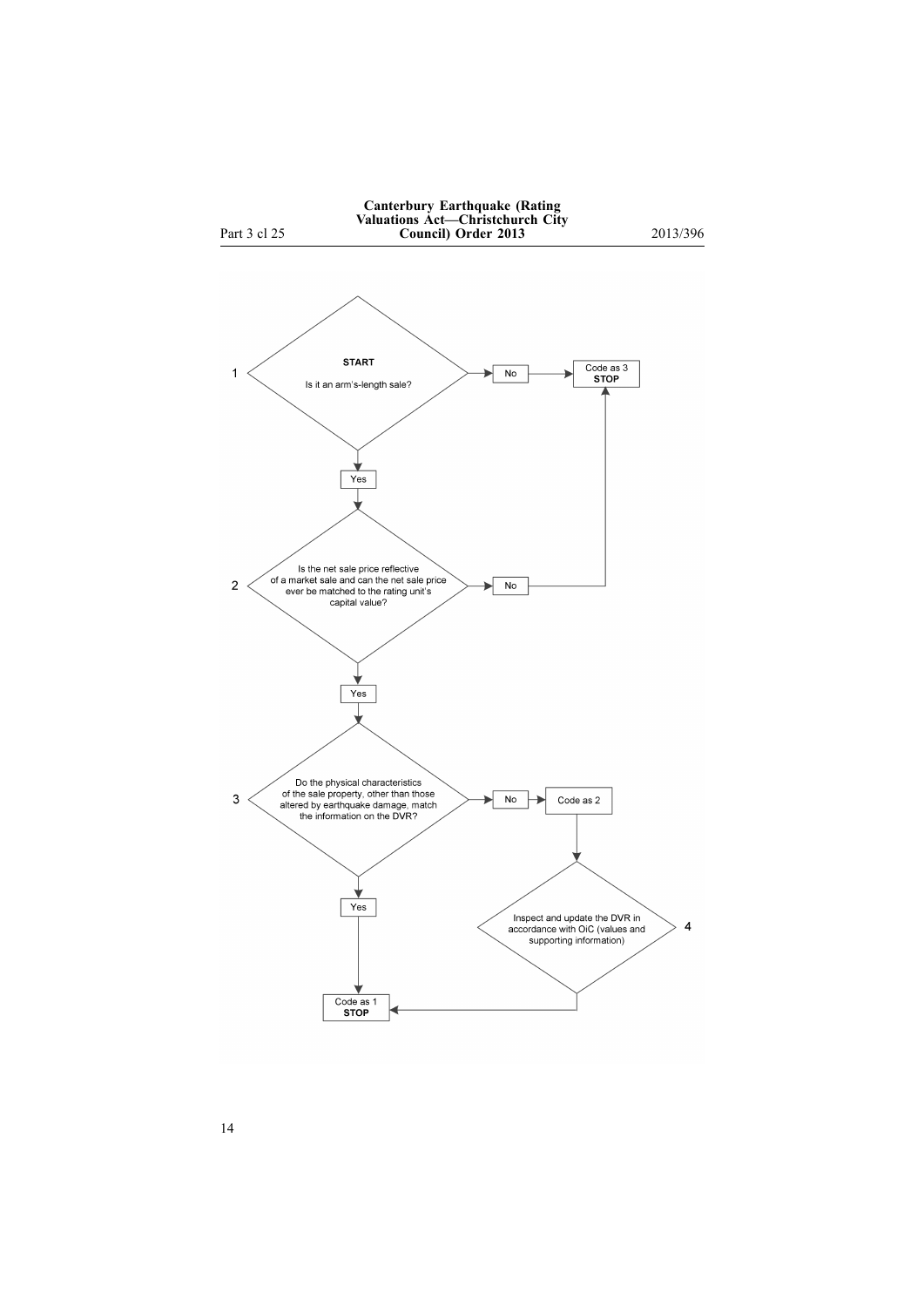<span id="page-14-0"></span>

|          | <b>Canterbury Earthquake (Rating)</b><br><b>Valuations Act—Christchurch City</b> |                  |
|----------|----------------------------------------------------------------------------------|------------------|
| 2013/396 | Council) Order 2013                                                              | Explanatory note |

# **Part 4 Miscellaneous provisions**

### **26 Revocation**

The Canterbury [Earthquake](http://www.legislation.govt.nz/pdflink.aspx?id=DLM3824300) (Rating Valuations [Act—Christchurch](http://www.legislation.govt.nz/pdflink.aspx?id=DLM3824300) City Council) Order 2011 (SR 2011/216) is revoked.

#### **27 Revocation of this order**

This order is revoked on the expiry of the [Canterbury](http://www.legislation.govt.nz/pdflink.aspx?id=DLM3653503) Earthquake [Recovery](http://www.legislation.govt.nz/pdflink.aspx?id=DLM3653503) Act 2011.

> Rebecca Kitteridge, Clerk of the Executive Council.

# **Explanatory note**

*This note is not par<sup>t</sup> of the order, but isintended to indicate its general effect.*

This order, which comes into force on the day after the date of its notification in the *Gazette*, replaces the Canterbury [Earthquake](http://www.legislation.govt.nz/pdflink.aspx?id=DLM3824300) (Rating Valuations [Act—Christchurch](http://www.legislation.govt.nz/pdflink.aspx?id=DLM3824300) City Council) Order 2011 (the **2011 Order**). The 2011 Order—

- • deferred the next Christchurch City general revaluation to 1 December 2013:
- •limited roll maintenance:
- •prohibited ratepayers from obtaining new valuations.

The effect of the earlier deferral by an order in 2010 and the 2011 Order is that Christchurch is still using values from 2007. Since then, there have been some significant changes in property values across the city. These changes are large enough to justify <sup>a</sup> revaluation to keep the district valuation roll up to date. It is not practical to conduct <sup>a</sup> general revaluation as provided for in the Rating Valuations Act 1998 because there are tens of thousands of remaining damaged residential properties that would need to be inspected.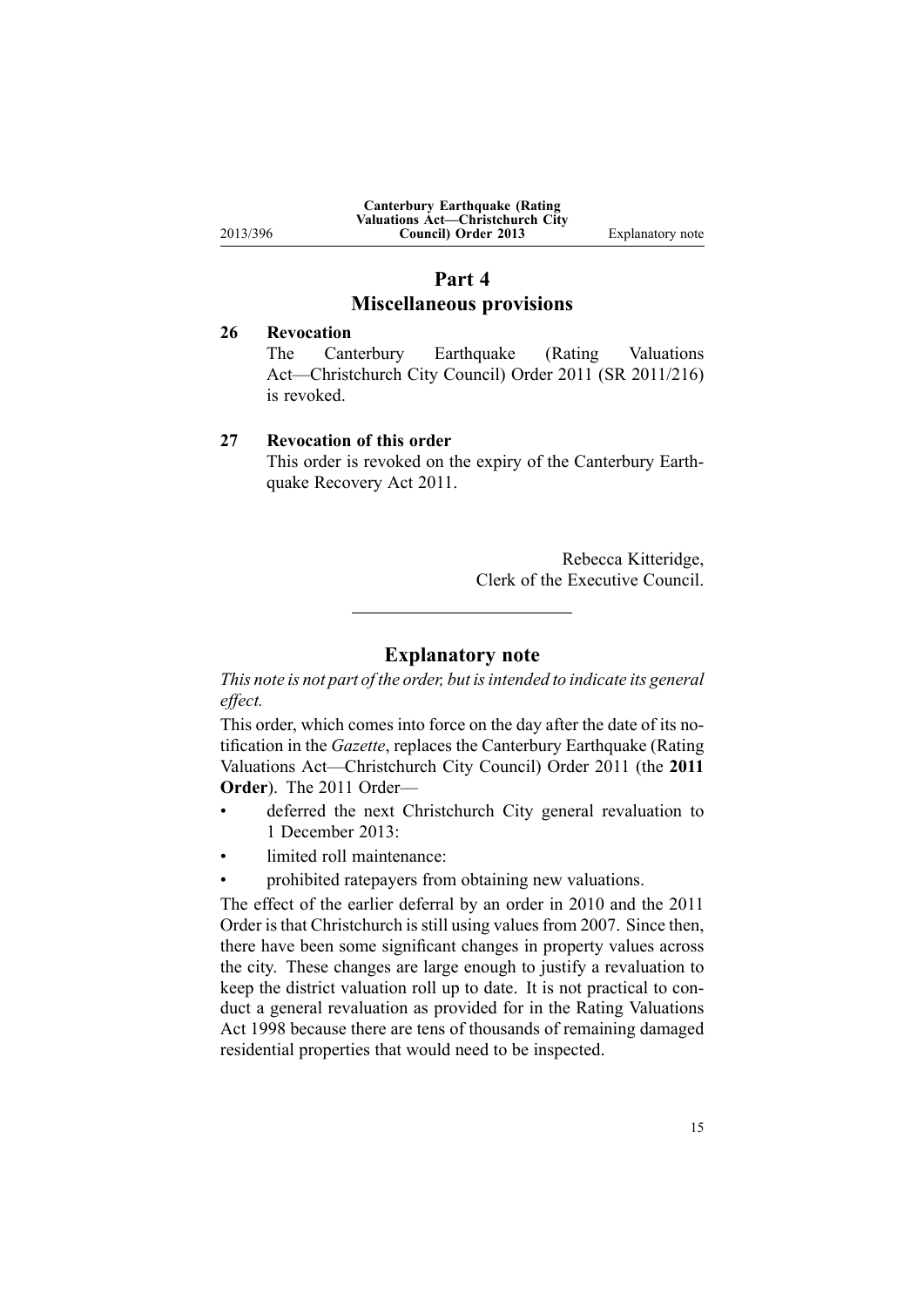|                  | Canterbury Earthquake (Rating)<br><b>Valuations Act—Christchurch City</b> |          |
|------------------|---------------------------------------------------------------------------|----------|
| Explanatory note | Council) Order 2013                                                       | 2013/396 |

This order provides for <sup>a</sup> revaluation for Christchurch City to be carried out on <sup>a</sup> modified basis as follows:

- • properties are valued without reflecting earthquake damage to the properties:
- •values are assessed by reference to market sales, which include those where insurance and EQC entitlements have been assigned.

*[Clause](#page-1-0) 1* is the Title clause.

*[Clause](#page-2-0) 2* provides that the order comes into force on the day after the date of its notification in the *Gazette*.

*[Clause](#page-2-0) 3* defines certain terms used in this order.

# **Part 1 Modifications to Rating Valuations Act 1998**

*[Clause](#page-4-0) 4* modifies certain defined termsin [section](http://www.legislation.govt.nz/pdflink.aspx?id=DLM427402) 2 in order to permit the modified method to be applied for the purposes of revaluations, roll maintenance, and the objections procedure.

*[Clause](#page-4-0) 5* modifies [section](http://www.legislation.govt.nz/pdflink.aspx?id=DLM427613) 9, which requires territorial authorities to carry out <sup>a</sup> general revaluation every 3 years. The modified section provides for the next revaluation to be carried out by Christchurch City Council using the modified method specified in this order.

*[Clause](#page-5-0) 6* modifies [section](http://www.legislation.govt.nz/pdflink.aspx?id=DLM427615) 10, which requires territorial authorities to supply specified valuation information to the Valuer-General. The modified section gives Christchurch City Council until the close of 31 March 2014 to supply the information.

*[Clause](#page-5-0) 7* modifies [section](http://www.legislation.govt.nz/pdflink.aspx?id=DLM427624) 14, which enables <sup>a</sup> territorial authority to make alterations to its current district valuation roll in order to readjust and correct valuations and entries and bring them up to date. The modified section requires Christchurch City Council to use the modified method if it chooses to exercise this power.

*[Clause](#page-5-0) 8* modifies [section](http://www.legislation.govt.nz/pdflink.aspx?id=DLM427631) 16, which enables an owner of, or <sup>a</sup> ratepayer for (if different), <sup>a</sup> rating unit to reques<sup>t</sup> <sup>a</sup> territorial authority to make <sup>a</sup> new valuation of the unit for the purpose of the district valuation roll. The modified section requires any new valuation to be assessed using the modified method.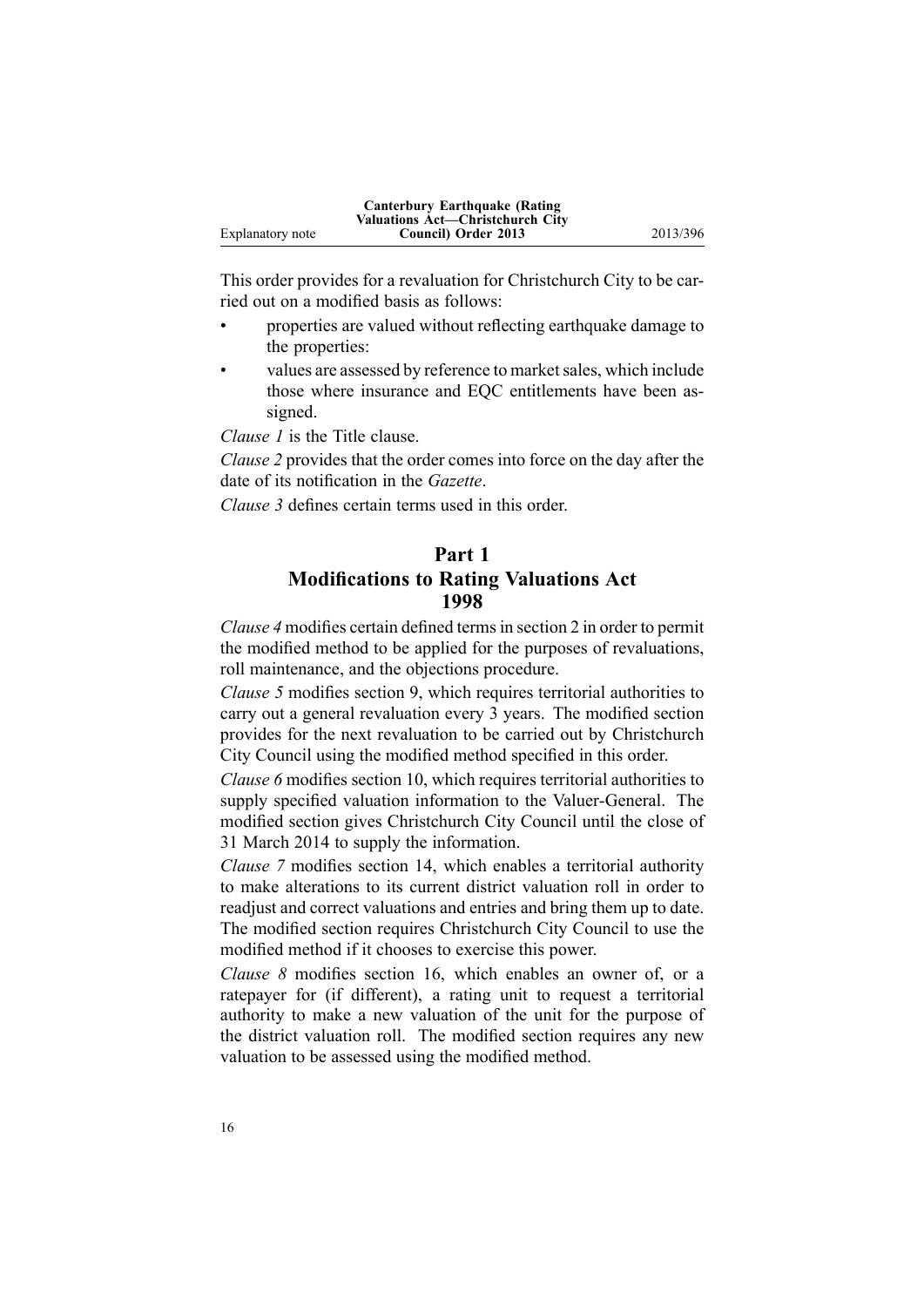|          | <b>Canterbury Earthquake (Rating)</b><br>Valuations Act—Christchurch City |                  |
|----------|---------------------------------------------------------------------------|------------------|
| 2013/396 | Council) Order 2013                                                       | Explanatory note |

*[Clause](#page-5-0) 9* modifies [section](http://www.legislation.govt.nz/pdflink.aspx?id=DLM427670) 32, which enables an owner or ratepayer (if different) to object to any information contained in <sup>a</sup> notice of valuation or to any other decision required to be notified to the owner or ratepayer under [section](http://www.legislation.govt.nz/pdflink.aspx?id=DLM427620) 13 or 17. The modified section prevents an objection on the ground that values have been assessed using the modified method.

*[Clause](#page-5-0) 10* modifies [section](http://www.legislation.govt.nz/pdflink.aspx?id=DLM427673) 33, which enables an owner of, or ratepayer for (if different), <sup>a</sup> rating unit appearing on <sup>a</sup> district valuation roll to object to any other valuation entered on that roll in <sup>a</sup> general revaluation. The modified section prevents an objection on the ground that values have been assessed using the modified method.

*[Clause](#page-5-0) 11* modifies [section](http://www.legislation.govt.nz/pdflink.aspx?id=DLM427692) 41, which requires <sup>a</sup> territorial authority to supply <sup>a</sup> certified copy of any entry in its district valuation roll to any person who requests it and pays the prescribed fee. The modified section requires Christchurch City Council to include in the certified copy information explaining how the modified method is used to assess values (if relevant).

# **Part 2**

# **Modifications to Rating Valuations Regulations 1998**

*[Clause](#page-6-0) 12* modifies regu[lation](http://www.legislation.govt.nz/pdflink.aspx?id=DLM251949) 3, which requires <sup>a</sup> notice of valuation to contain <sup>a</sup> guideline to the objection rights and procedures under [sections](http://www.legislation.govt.nz/pdflink.aspx?id=DLM427670) 32 to 36 of the Rating Valuations Act 1998 and the regulations. The modified regulation requires this requirement to be read subject any modifications made by this order.

*[Clause](#page-6-0) 13* modifies regu[lation](http://www.legislation.govt.nz/pdflink.aspx?id=DLM251956) 7, which requires that an objection contain the reason for objecting. The modified regulation provides that the reason cannot be that the modified method was used to assess the value in any case.

*[Clause](#page-6-0) 14* modifies regu[lation](http://www.legislation.govt.nz/pdflink.aspx?id=DLM251964) 10, which enables <sup>a</sup> local authority to refuse to consider an objection in certain cases. The modified regulation provides that Christchurch City Council may refuse to consider an objection if reasons were not provided in accordance with [regu](http://www.legislation.govt.nz/pdflink.aspx?id=DLM251956)lation [7\(c\)](http://www.legislation.govt.nz/pdflink.aspx?id=DLM251956) (as provided in *[clause](#page-6-0) 13*).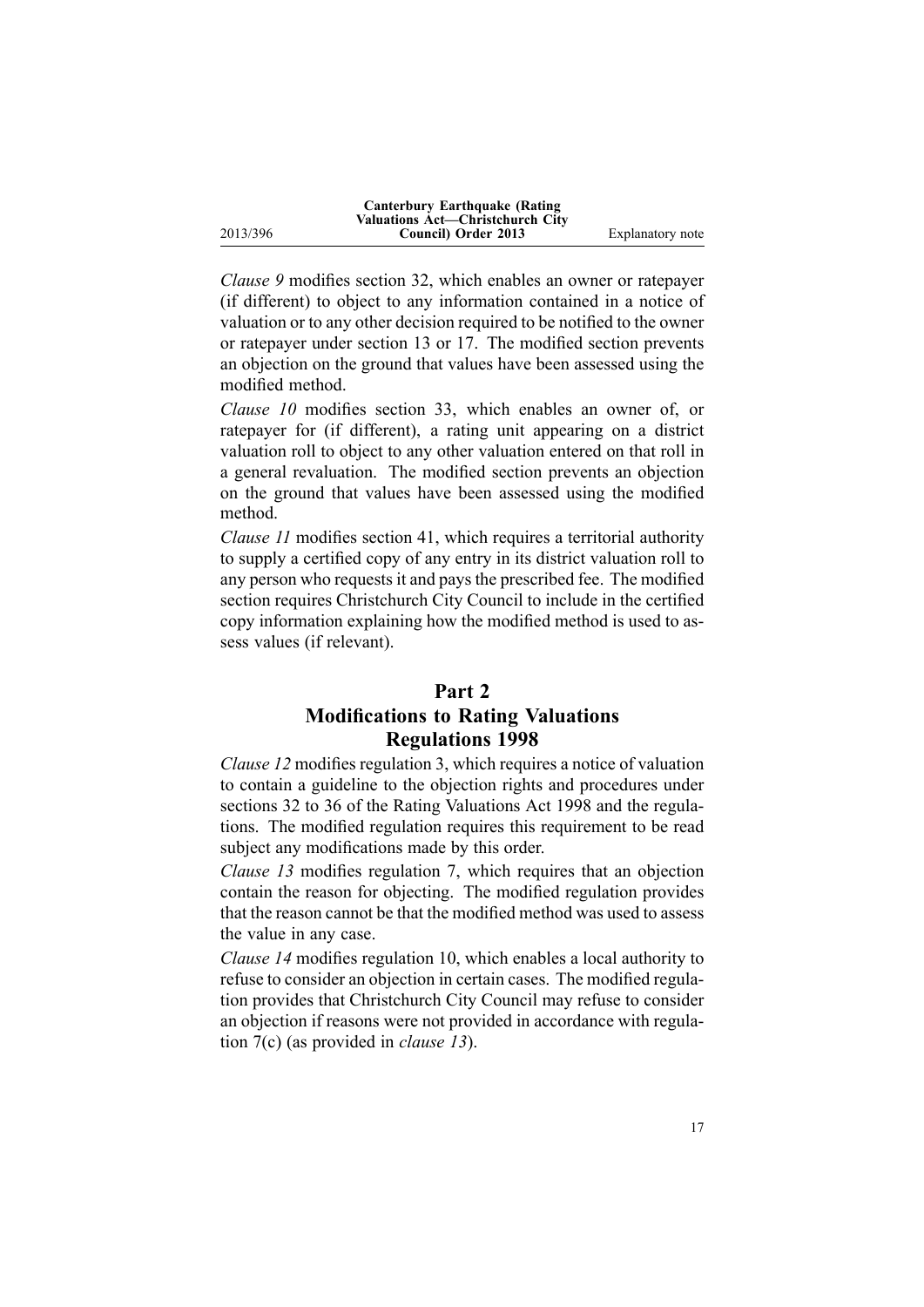# **Part 3 Modifications to Rating Valuations Rules 2008**

*[Clause](#page-6-0) 15* modifies rule 1, which defines certain terms. The modified rule ensures that insurance benefits are included in the terms sale price gross, gross sale price, sale price net, and net sale price.

*[Clause](#page-7-0) 16* modifies rule 2.2, which requires <sup>a</sup> territorial authority to maintain specified supporting information for every rating unit within the district. The modified rule provides that Christchurch City Council need not maintain or record information relating to earthquake damage.

*[Clause](#page-7-0) 17* modifies rule 2.3, which specifies information to be recorded by valuation service providers for all rating units where capital value or annual value is maintained. The modified rule provides that valuation service providers need not maintain or record information relating to earthquake damage.

*[Clause](#page-7-0) 18* modifies rule 2.4, which relates to rating units. The modified rule enables the Valuer-General to agree not to change <sup>a</sup> rating unit or create one because of earthquake damage.

*[Clause](#page-7-0) 19* modifies rule 2.9, which specifies the content of valuation notices. Replacement statements are provided for use by Christchurch City Council.

*[Clause](#page-10-0)* 20 modifies rule 4, which sets out rules applying to alterations to the current district valuation roll under section 14 of the Act. This clause inserts *new rules 4.1A and 4.1B*, which limit the circumstances in which Christchurch City Council may alter its current roll.

*[Clause](#page-10-0) 21* modifies rule 5.1, which requires <sup>a</sup> territorial authority to notify the effective date of valuation and the proposed implementation date for any general revaluation to the Valuer-General by 1 December of the year prior to the effective date of valuation. The modified rule removes the time limit from that requirement.

*[Clause](#page-11-0) 22* modifies rule 5.5.1, which sets out statistical rules for revaluations. This clause modifies those rules for the purposes of the modified revaluation.

*[Clause](#page-11-0) 23* modifies rule 5.6 by replacing rules 5.6.1 and 5.6.2, which provide for inspections of properties that have been sold or leased and for general property inspections. This clause modifies the requirements for the purposes of the modified revaluation.